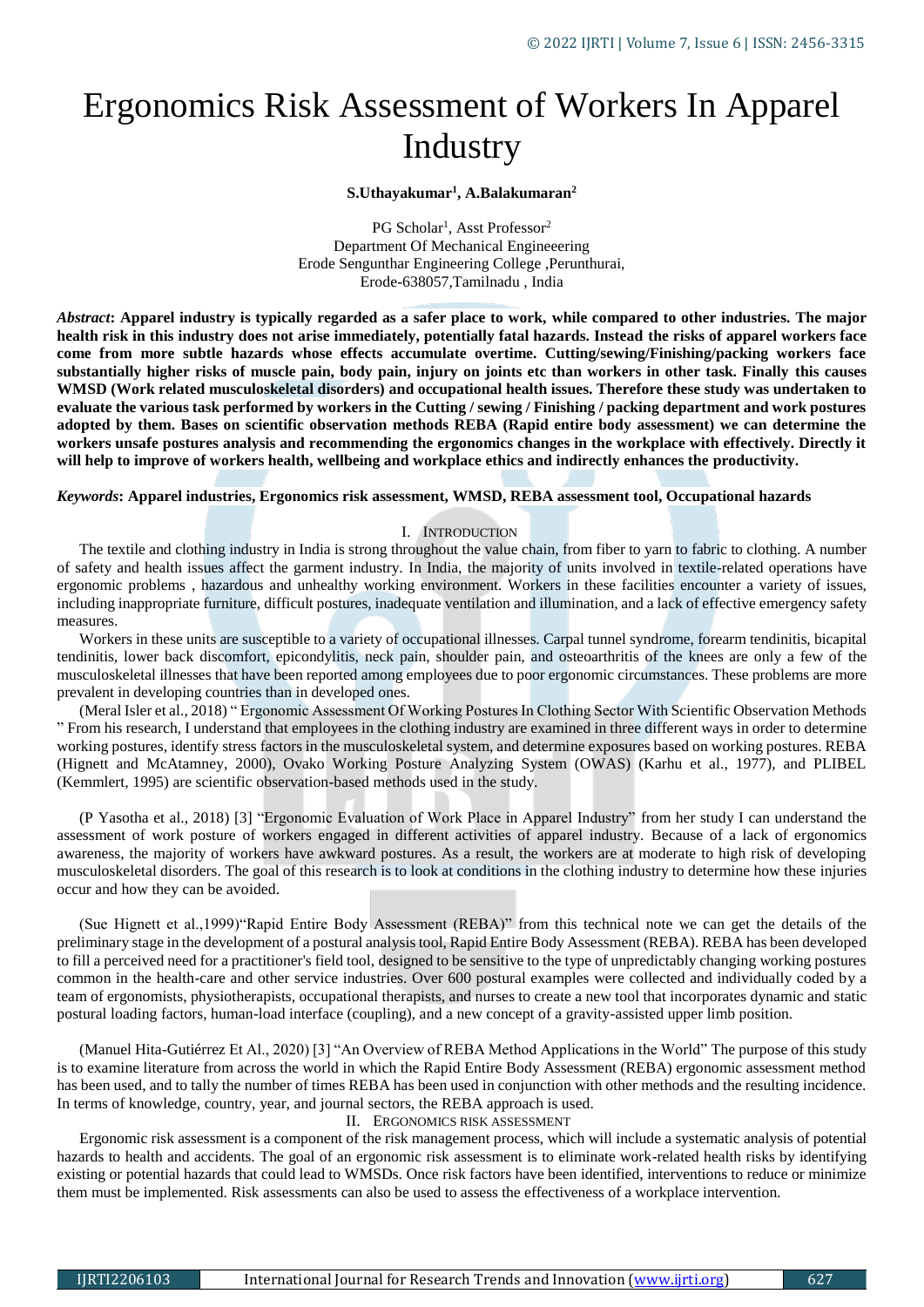#### *A. Objectives of ergonomics risk assessment*

The primary goal of ergonomic risk assessment is to identify risk factors in the workplace that may lead to musculoskeletal disorders or injuries among workers. The goal of an ergonomic assessment is to identify and quantify these risk factors so that we can make measurable improvements in the workplace. A thorough ergonomic assessment is the foundation for making the workplace safer, healthier, and less injury-prone, as well as improving overall workplace wellness.

We could implement control measures to reduce injury and increase workplace comfort after conducting an ergonomic assessment.



Standing desks, adjustable chairs and workstations, footrests, anti-fatigue standing mats, occupational therapy, and training to improve neck and shoulder posture are all possible workplace modifications.

#### *B. WMSD (Work Related Musculoskeletal Disorders)*

Musculoskeletal disorders, also known as MSDs, are cumulative and chronic soft tissue injuries that affect muscles, tendons, ligaments, nerves, joints, and blood vessels. When abused or misused, the body has limits and can fail or wear out.

MSDs are defined as injuries to muscles, tendons, ligaments, joints, nerves, and discs caused or exacerbated by our actions and/or an environment that does not adhere to healthy and safe working practices. A well-known MSD is carpal tunnel syndrome which occurs when the nerve, which runs from the forearm into the palm of the hand, becomes pressed or squeezed at the wrist. The carpal tunnel - a narrow, rigid passageway of ligament and bones at the base of the hand - houses the 5 median nerve and tendons. Sometimes, thickening from irritated tendons or other swelling narrows the tunnel and causes the median nerve to be compressed resulting in pain, weakness, loss of grip or numbness in the hand and wrist, radiating up the arm. WMSDs may progress in stages from mild to severe.

**Early stage:** Aching and tiredness of the affected limb occur during the work shift but disappear at night and during days off work. No reduction of work performance.

**Intermediate stage:** Aching and tiredness occur early in the work shift and persist at night. Reduced ability to perform repetitive tasks.

Late stage: Aching, fatigue, and weakness persist at rest. Inability to sleep and perform minor tasks.

Not everyone goes through these stages in the same way. In fact, it may be difficult to say exactly when one stage ends and the next begins. The first pain is a signal that the muscles and tendons should rest and recover. Otherwise, an injury can become longstanding, and sometimes, irreversible. The earlier people recognize symptoms, the quicker they should respond to them.

The table below outlines occupational risk factors and symptoms of the most common disorders of the upper body associated with WMSDs.

| <b>DISORDERS</b>                                                                                                                       | <b>OCCUPATIONAL RISK</b><br><b>FACTORS</b>                                                                                       | <b>SYMPTOMS</b><br>Pain, weakness, swelling,<br>burning sensation or dull<br>ache over affected area<br>Same symptoms as<br>tendonitis |  |  |
|----------------------------------------------------------------------------------------------------------------------------------------|----------------------------------------------------------------------------------------------------------------------------------|----------------------------------------------------------------------------------------------------------------------------------------|--|--|
| Tendonitis/tenosynovitis                                                                                                               | Repetitive wrist motions<br>Repetitive shoulder motions<br>Sustained hyper extension of<br>arms, Prolonged load on<br>shoulders. |                                                                                                                                        |  |  |
| Epicoudylitis (elbow<br>tendonitis)                                                                                                    | Repeated or forceful rotation of<br>the forearm and bending of the<br>wrist at the same time.                                    |                                                                                                                                        |  |  |
| Carpal tunnel syndrome                                                                                                                 | Repetitive wrist motions                                                                                                         | Pain, munbuess, tingling.<br>burning sensations, wasting<br>of muscles at base of<br>thumb, dry palm                                   |  |  |
| DeQuervain's disease                                                                                                                   | Repetitive hand twisting and<br>forceful gripping                                                                                | Pain at the base of thumb                                                                                                              |  |  |
| Prolonged shoulder flexion<br>Thoracic outlet<br>Extending arms above shoulder<br>heisht<br>syndrome<br>Carrying loads on the shoulder |                                                                                                                                  | Pain, munbness, swelling<br>of the hands.                                                                                              |  |  |
| Tension neck syndrome                                                                                                                  | Prolonged restricted posture                                                                                                     | pain                                                                                                                                   |  |  |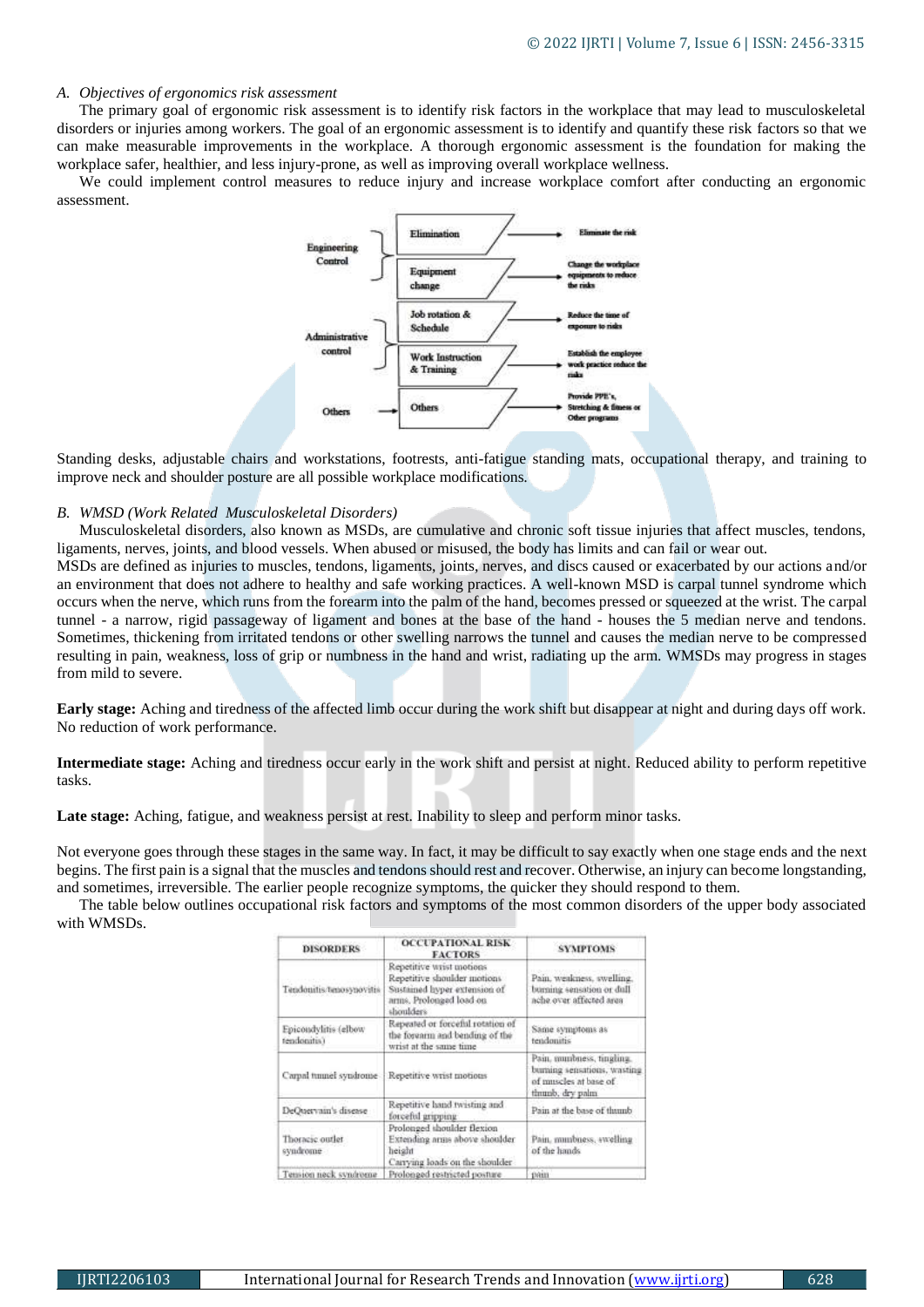# III. PROBLEM OF STATEMENT

Typically, in the workplace, a worker is forced to work within the confines of an existing job or workstation. Employees may be required to work in awkward postures, repetitive movements; strained postures perform the same motion repeatedly. All of these factors may contribute to work-related musculoskeletal disorders.

*A. Workplace fatigue*

Workplace fatigue is defined as a person's reduced ability to perform their job effectively. This could be due to both physical and mental exhaustion. These symptoms can develop over time and, if not addressed, can be detrimental to overall well-being and productivity.

The symptoms of fatigue can include:

- Extreme tiredness (there could be other reasons why you could be [feeling tired\)](https://www.nhs.uk/live-well/sleep-and-tiredness/10-medical-reasons-for-feeling-tired/)
- Feeling sleepy
- Muscle pain
- Struggling to concentrate
- Feeling dizzy
- Low mood
- Blurred vision
- Headaches
- Poor judgement

Workplace fatigue can have a negative impact on safety and productivity. Fatigue symptoms can contribute to more accidents and injuries. MSDs can be long-term consequences of workplace fatigue. Work-related MSDs are frequently associated with jobs that require workers to stand for the majority of the day. They are typically defined as issues that can affect the upper limbs, back, and lower limbs. These signs can often indicate if an employee is suffering from fatigue:

- Visible signs of pain or discomfort while standing or sitting
- Absenteeism
- Regular yawning
- Looking drowsy
- Changes in working behavior
- Lower productivity
- Struggle to concentrate
- Reduced level of good judgement
- Slower reflexes
- *B. Illness And Injuries Among Textile Workers*
	- 70% of sewing machine operators using foot controls report back pain
	- 35% report persistent lower back pain
	- 25% have suffered a compensable cumulative trauma disorder (CTD)
	- 81% reported CTDs to the wrist
	- 14% reported CTDs to the elbow
	- 5% reported CTDs to the shoulder
	- 49% of workers experience neck pains
	- Absenteeism increases as working conditions worsens
	- Loss of worker force due to injuries or high turnover is associated with working conditions
	- Hand sewing and trimming are stressful to upper limbs
	- Stitching tasks are associated with pain in the shoulders, wrists, and hands
	- Ironing by hand is associated with elbow pain
	- Garment assembly tasks are associated with CTDs of the hands and wrists
	- Foot operated sewing is associated with pain in the back

# *C. General Ergonomic Risk Factors*

# The following are factors for developing an MSD.

- Force
- Heaving lifting
- Push or pull
- Carrying
- Gripping
- Awkward or prolonged postures
- Repetitive activities
- Overhead work
- Contact stress
- Vibration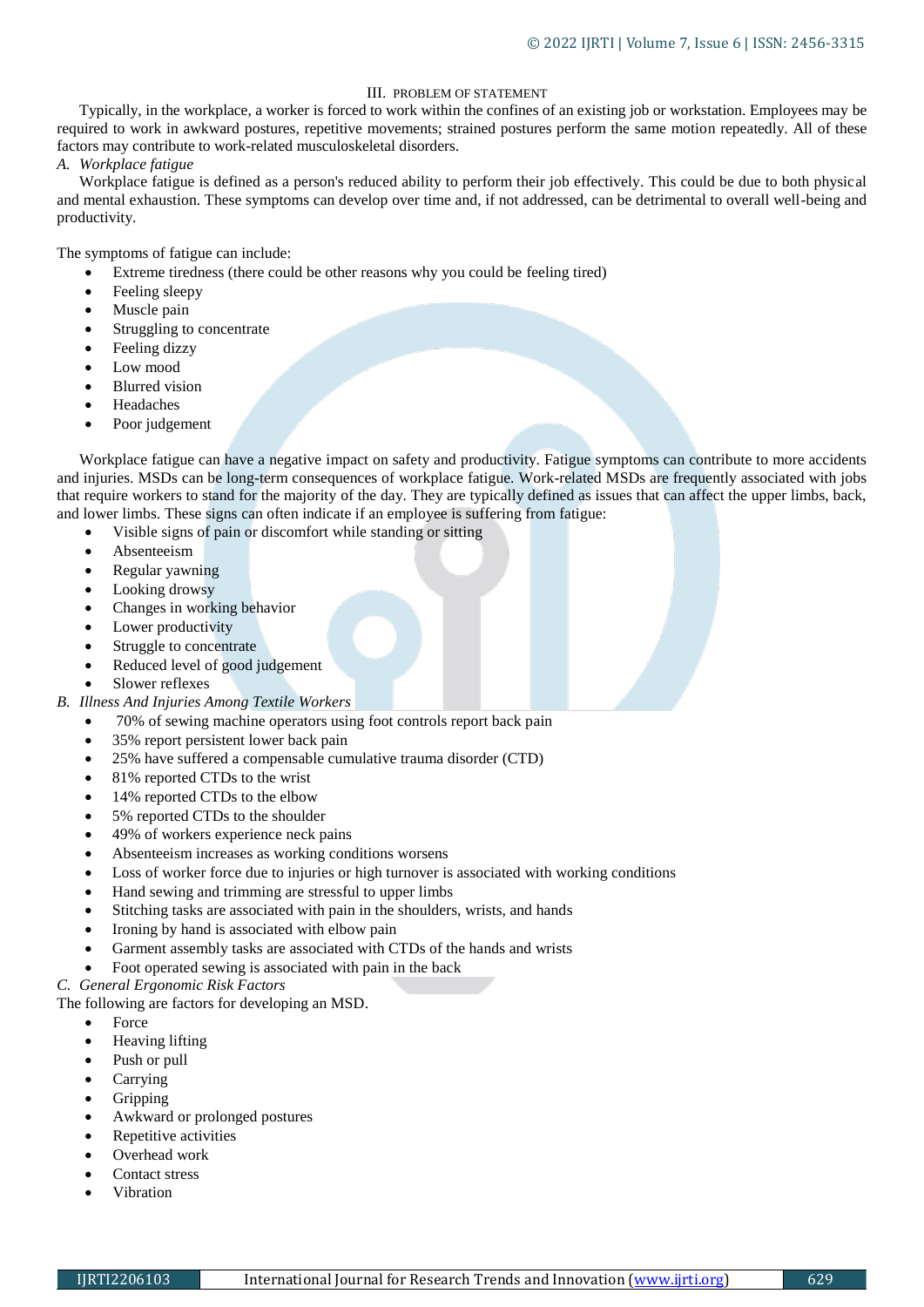## IV. METHODOLOGY

A well-designed assessment tool's goal is to take information gained from research on the causes and effects of strain on the human system and organize questions, calculations, or data to help visualize and predict when this strain reaches levels that could lead to work-related musculoskeletal disorders.

## *A. REBA (Rapid Entire Body Assessment)*

The Rapid Entire Body Assessment (REBA) method was developed by Dr. Sue Hignett and [Dr. Lynn McAtamney](mailto:McAtamney,%20Lynn%20[Lynn.McAtamney@team.telstra.com]?subject=REBA) , ergonomists from University of Nottingham in England (Dr. McAtamney is now at Telstra, Australia) . REBA is a postural targeting method for estimating the risks of work-related entire body disorders. A REBA assessment gives a quick and systematic assessment of the complete body postural risks to a worker.

The Rapid Entire Body Assessment (REBA) is a tool for assessing the risk of musculoskeletal disorders (MSDs) associated with specific job tasks. It is a whole-body screening tool that assesses biomechanical and postural loading on the body using a systematic procedure. The advantages of this tool are that it is simple, quick, and requires little equipment (pen and paper), allowing you to complete multiple assessments per task or job. The REBA evaluates the entire body and can be used to evaluate any task.



## *B.* Importance & Advantages Of REBA Method

REBA has the advantage of evaluating various body parts, including the upper limbs (arm, forearm, and wrist), lower extremities, trunk, and neck. It is a useful method for identifying workers' forced postures and, if necessary, developing improvement measures. It is concluded that the use of the REBA method has increased over the last decade, most likely due to the digitization of knowledge. It is almost always used in conjunction with other methods, and its use can be a good indicator of a company's long-term viability.

The main advantages of the REBA method are

- The cost-effectiveness ratio is good.
- It is easy to apply. Pen and paper are enough for data collection; however, there are computer applications that speed up/facilitate its use.
- The most conflictive ergonomic aspects are identified from the individual score obtained after assessing each part of the body

## *C. REBA Assessment processe steps*

**Identify a job:** We can identify a job to assess by reviewing work postures, strained postures, and repetitive tasks, as well as where previous injuries have occurred, operator complaints have been reported, or quality issues have been raised.

**Understanding the Tasks Within The Job**: Interview the operator to learn about the main job tasks, the task demands, and the operator's perception of the most difficult component(s) of the job. Identify the job-related tasks- Intuitively; they appear to be the most vulnerable to MSD.

Choose the "worst" parts of the task to evaluate based on personal observation and information gathered from the operator interview. This should be determined by the most awkward postures present, the most force exerted, awkward postures held for an extended period of time, or awkward postures repeated multiple times. Take a photograph of the "worst" moment

**Complete the REBA data collection form:** The REBA assesses the entire body, including the upper and lower arms, the wrist, the neck, the back, and the legs. Compare the position or postures of each body segment in the photo to those outlined on the REBA data collection form. Based on these postures, the REBA assigns a score to each body segment. It should be noted that if the upper limbs are performing different actions, they must be analysed separately (right versus left upper limb).

**Determine the REBA score:** The REBA assigns a single final score based on the evaluated posture, force requirements, type of movement, frequency of movement, and coupling within the task. This single value, ranging from 1 to 15, represents the operator's work-related MSD risk. It also adds a sense of urgency to workstation engineering changes. A score of 8 or higher indicates that the workers completing the task are at high risk of MSD and that engineering controls are recommended.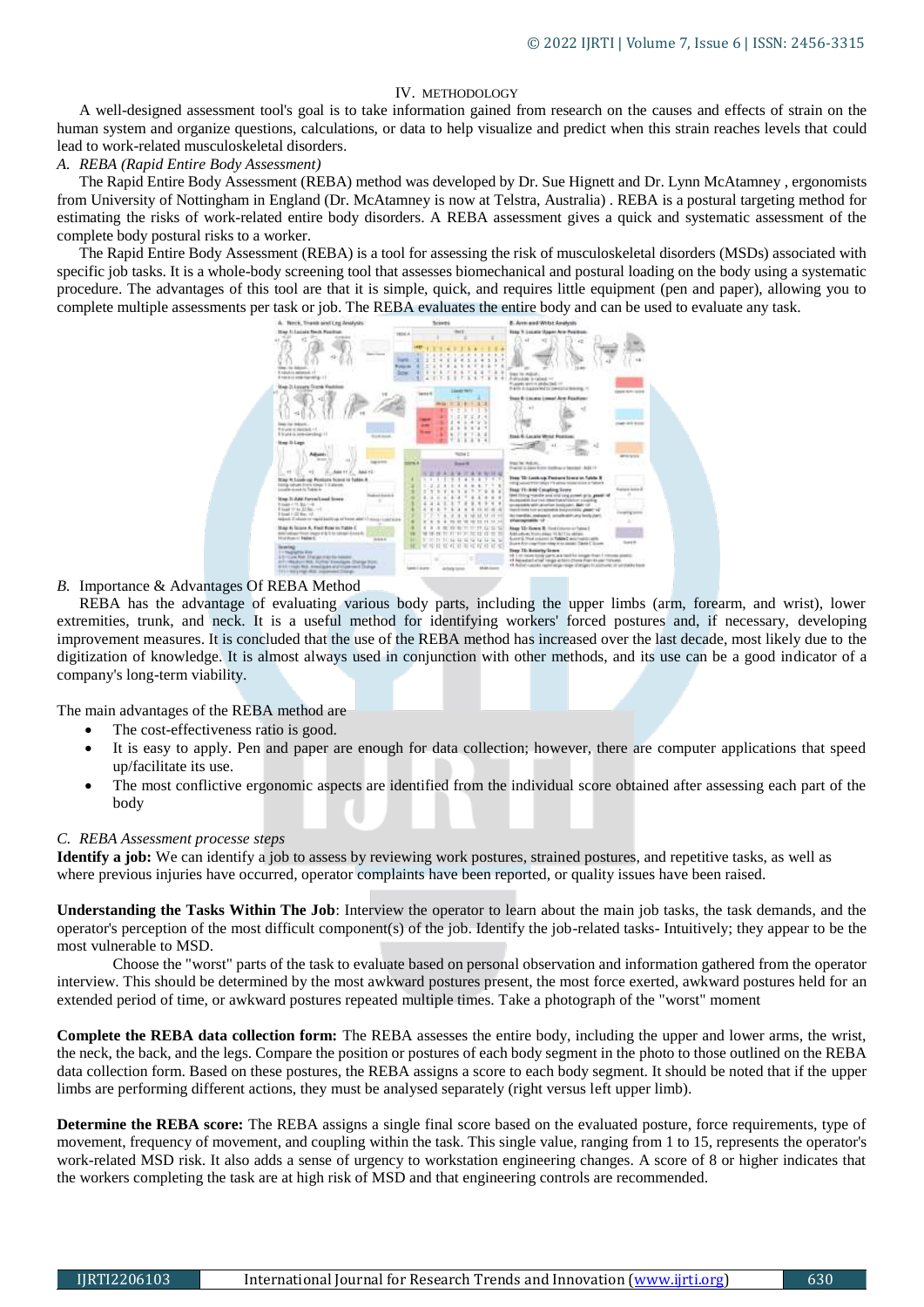**Continue the job improvement process:** If we have a low- to very high-risk REBA score, we may need to develop solutions to reduce the worker's MSD risk. Check the work after the improvement(s) have been implemented. Complete another REBA data collection form; if our improvements were successful, our REBA score should be lower. This is a critical step because it allows the evaluator to check in with the operators (do they like the change or are they adapting to it) and ensures that the improvement did not introduce new MSD risk factors.

#### V. DATE COLLECTIONS

In this assessment we included the activities of Cutting section, sewing section, Finishing sections and packing. We take into the account of most awkward postures, Repetitive motions and strained work of the workers in daily work activity of the apparel industry. Photos of the different positions and step by step actions of the workers are recorded and REBA assessment will be done.

Workers' perceptions of their physical work conditions were solicited via a questionnaire, prepared from the OSHA (Occupational Safety and Health Administration), U.S. Department of Labor. The questionnaire was administered and assessed in the plant to a total of 30 workers, who are all working in the Cutting section, sewing section, finishing sections and packing.

#### *A. Task Wise Postural Assessments*

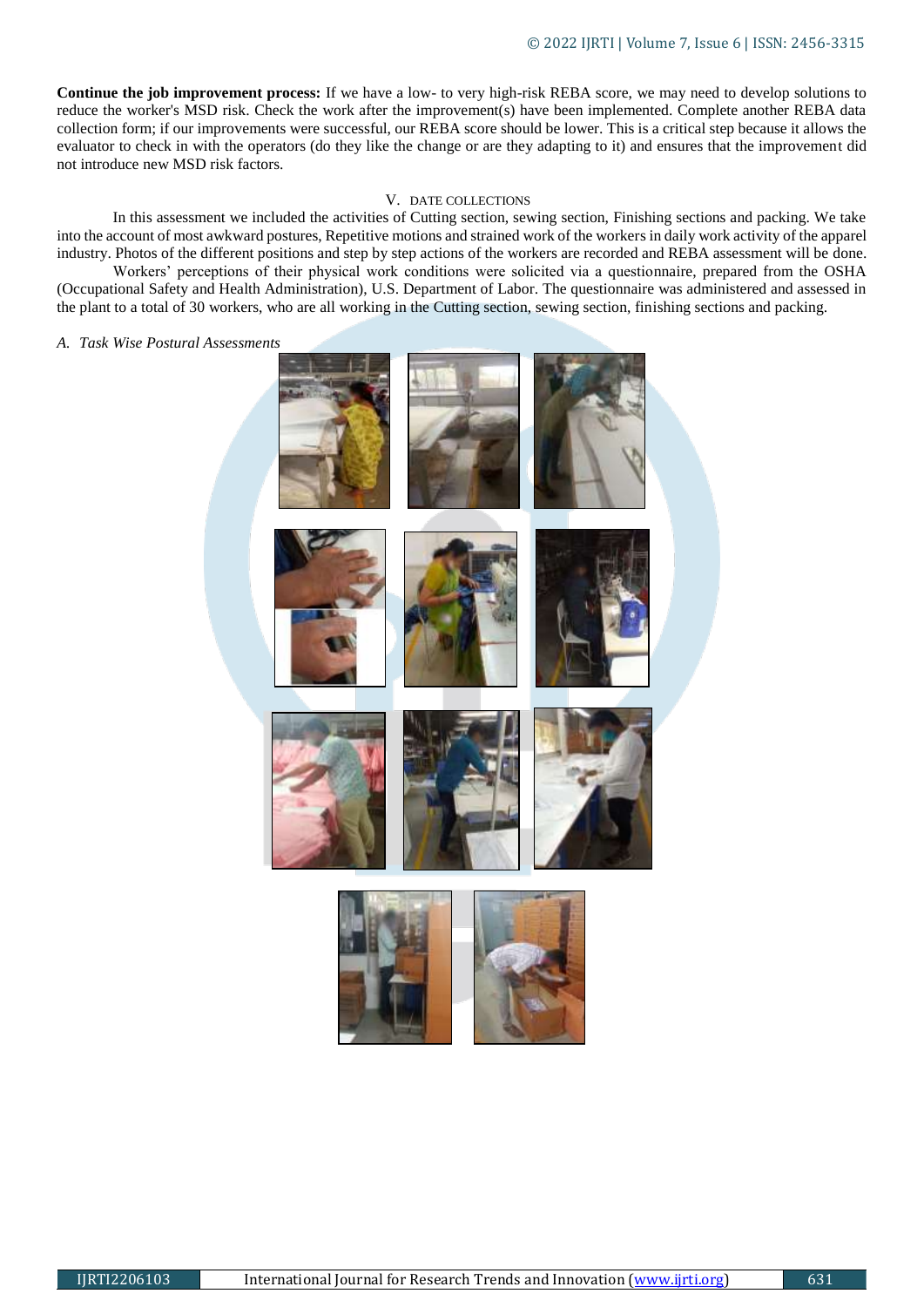| <b>Department</b><br>3N <sub>0</sub> | <b>BERA Final</b><br>Rick Level         | <b>Cancel Measures</b>    |                          |                          |                                               |               |                                      |
|--------------------------------------|-----------------------------------------|---------------------------|--------------------------|--------------------------|-----------------------------------------------|---------------|--------------------------------------|
|                                      |                                         | <b>Engineering Course</b> |                          | Adaptaintentive          |                                               | <b>Oflart</b> |                                      |
|                                      |                                         | <b>Elistantes</b>         | Equipment<br><b>СМФР</b> | Juli rotation<br>& where | <b>Week</b><br>terrarius &<br><b>Training</b> | PPE's         | <b>Yngs and</b><br><b>Stretching</b> |
| Cutting<br>Section                   | Medians:<br>High risk                   | NP.<br>173                | $\pmb{r}$                | P.                       | P,                                            | $\cdot$       | $\mathbf{r}_\mathrm{c}$              |
| Sewing:<br>Section                   | Medinin<br>High risk                    | $_{\rm NP}$               | $\bar{\mathbf{r}}$       | 2259<br><b>SP</b>        | é                                             | N             | ¥,                                   |
| Finishing<br>Section:                | Medium<br>High risk<br>Very High rock   | NP.                       | ÷,                       | P                        | P                                             | R             | F                                    |
| Package<br>Sections.                 | Medium.<br>High risk<br>Very High risk: | NP.                       | ×                        | $\mathbf{P}$             | P                                             | P             | P                                    |
|                                      |                                         |                           |                          |                          |                                               |               |                                      |

## VI. CONTROL MEASURES & RECOMMENDATIONS PROPOSED

Following an assessment of all sections of work and worker interviews, we proposed some recommendations to reduce the very high risk, high risk, and medium risk levels to a lower risk level. These are the

- Roller type stand to provide free movement and also avoid excessive force and exhaustions.
- Automatic end cutter with switch will reduce the hand and elbow over reaching
- To be provided partitions fixed tables, to reduce the extensive reach of the workers and ease of handling.
- A cutting table with an air blowing tabletop creates an air cushion on which the spread fabric floats, allowing it to be easily moved.
- To avoid excessive reach and shoulder twisting, team cutting should be encouraged.
- A height-adjustable table is provided to reduce extra force and facilitate handling.
- Padded scissors will be used to alleviate finger strain and make handling easier.
- Padded grip cordless electrical scissors will be used easily and light weight and ergonomically designed. The scissors should not weigh more than ½ kg and be less than 9 inches long in order to be manageable when cutting through a swath of fabric.
- To be provided to height adjustable and flexible lumbar support system, it can help reduce pain in the workers neck, shoulders, and back, making these labour-intensive and frequently time-consuming activities more comfortable.
- To be equipped with an arm rest pad in order to avoid excessive tiredness. Armrests don't only affect your back and arms, though. Using them also relieves the load on your neck and shoulders. That makes you feel more comfortable and active while working.
- The primary benefits of this feature consist of promoting a good posture and reducing the stress on your lower limbs and back
- Footrests help reduce back strain and allow a worker to change positions by shifting weight. Footrests align posture, reduce fatigue, and ease pain or discomfort in the feet, ankles, knees, and thighs. The user is less likely to stay in an entirely static position for long periods of time.
- Footrest with a massage surface also reduces the fatigue helps to improve blood circulation.
- Providing height adjustment based on the operator's height improves the working environment, decreases chronic difficulties, improves posture, and prevents muscular inactivity. Much more pleasant to work in. Greater comfort leads to greater satisfaction.
- The best layout plan and proper working aids are used to reduce the workers' excessive reach and hand and joint fatigue.
- An inclined surface reduces neck and head bending, as well as back pain. It also reduces overreach in the corner area.
- The use of a sit-stand stool relieves pressure on the joints and promotes proper blood flow back to the heart, preventing permanent damage to body tissues. Standing posture is primarily supported by the muscles of the legs and trunk.
- Sit-stand stools are height adjustable, making it simple to use all height groups.
- The automatic tape dispenser eliminates wrist operation, produces exact length, and reduces tape waste. The automatic tape dispenser eliminates the need to handle dangerous razors and scissors while manually cutting tape. The rate of production has been dramatically increased.
- Ergonomically designed tables and storage racks reduce back twisting, and the storage space allows for easier carton handling and a better working environment. Ease of use of space. It defines the locations of materials and accessories and makes height adjustment easier.
- Tilting box stand mainly reduces the trunk bending. It has a gas strut assist that keeps the tilt roller table at a 45-degree angle until you want to transfer your package from it to a conveyor or elsewhere
- This tilting roller table holds your boxes at an ergonomic angle for easy packaging**,** and then tilts down flat for transferring.
- Tables reduce the possibility of workers injuring themselves while repeatedly bending down and picking up stock from the ground to be stored.
- Workers can lift a box of stock once from the ground and place it at waist height on the raised scissor table, reducing the amount of bending required to pick up the stock for storage.
- Anti-fatigue mats help protect your workers and keep them feeling refreshed. Anti-fatigue mats are beneficial for more than just preventing long-term health issues.
- Promote good posture, Increase productivity, and Prevent joint stiffness, Reduce headaches, Lower back pain, and Reduce foot pressure.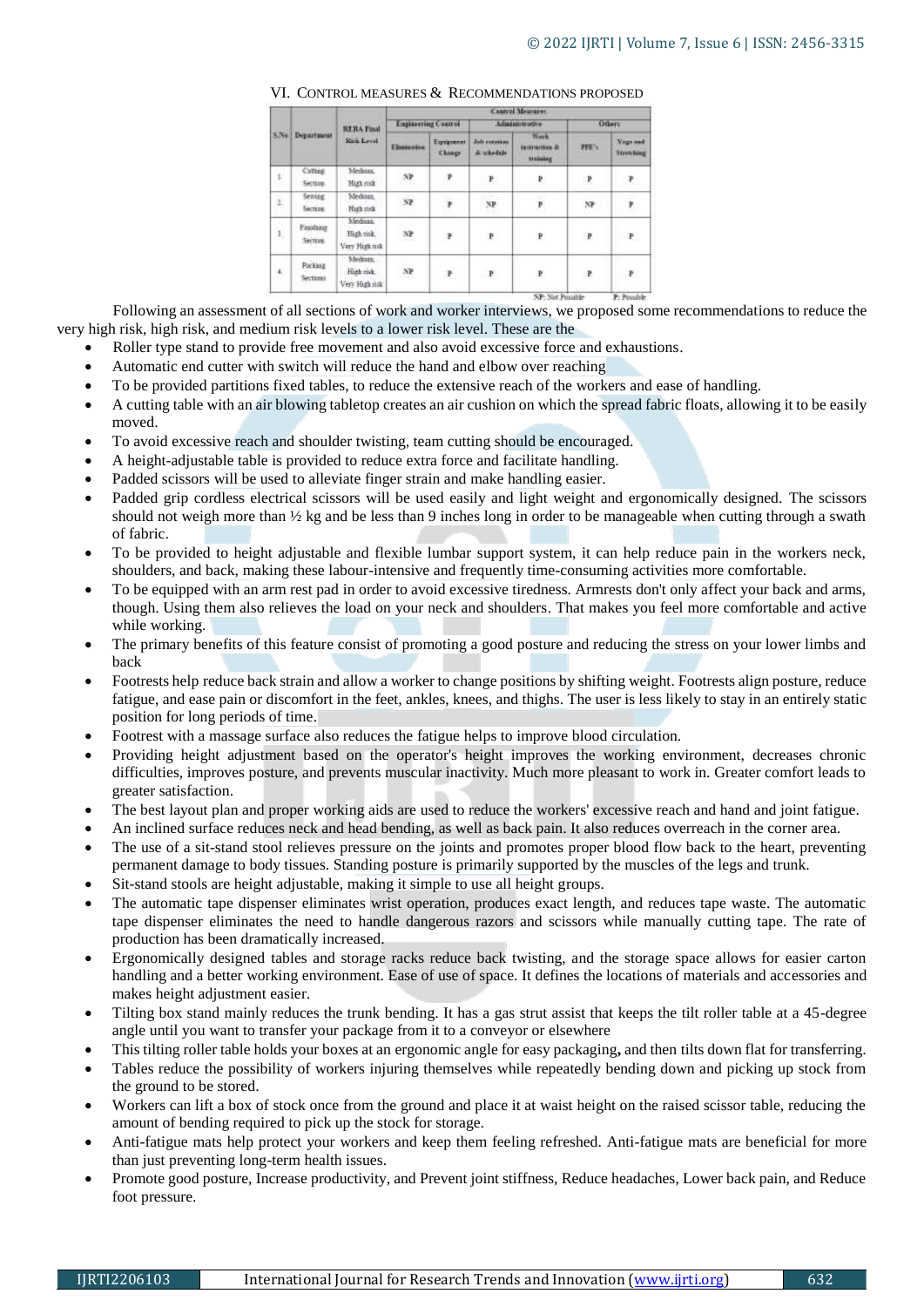- Job rotation is the structured interchange of workers between different jobs, requiring workers to rotate between different workstations or jobs at certain time intervals. It's important to remember that job rotation doesn't eliminate [ergonomic risk](https://ergo-plus.com/ergonomic-risk-factors/)  [factors.](https://ergo-plus.com/ergonomic-risk-factors/) After taken detailed assessment and analysis must be started the job rotations.
- It will Reduced exposure to focused physical demands of one job, Reduced physiological stress, strain, and fatigue to muscle group used for one job, Reduces employee exposure to high-risk job demands, Reduced MSD incidents and severity, Increased innovation and improved work process efficiency, Improves employee skill base and increases job assignment flexibility over time, Reduced boredom and complacency, Increased productivity & quality. Reduced absenteeism & turnover.
- Ergonomics awareness training must be identified and delivered to all employees, whether internally or externally. It will aid in recognizing that the worker is aware of the risks associated with the associated work.
- A standard operating procedure will be developed, which will include all identified risk and reduction methodologies, as well as engineering control and PPE usages.
- Wrist braces support your wrist in a neutral position, which may help bring relief to wrist discomfort and pain. They prevent repetitive movements, which is helpful for conditions such as arthritis and tendonitis. Some wrist braces also reduce compression of the median nerve, which causes carpal tunnel syndrome.
- After consulting with health care specialists or a physiotherapist, has to suggest who are all exposed in the risky work.
- Compression socks work by gently applying pressure to the lower limbs, increasing blood flow and preventing blood pooling in these areas. They compress not only the leg muscles but also the larger leg veins, reducing their diameter and increasing the rate at which blood flows through them.
- After consulting with health care specialists or a physiotherapist, has to suggest who are all exposed in the risky work.
- Stretching at work can reduce fatigue by increasing blood supply and nutrients to your muscles.
- Stretching is waking up your muscles to let them know that they will be performing a job. Stretching warms up the muscles by working them gently – just like an athlete.
- Stretching can improve posture by allowing muscle tissues to realign, thus reducing effort to achieve and maintain good posture. Often these muscles have adapted poorly to effects of gravity and poor postural habits.
- Stretching also helps opposing muscle groups work in a more coordinated fashion.

# VII. CONCLUSION

In this study and working posture ergonomics risk assessment; we took in cutting, sewing, finishing, and packing activities in the ladies garments division in the garment manufacturing industry. The results of the ergonomics risk assessment using the REBA approach were medium, high, and extremely high risk. This necessitates quick changes in the workplace in accordance with proposed control measures, as well as the potential for improvements and mobility. Workers interactions resulted in long-term knee discomfort, back pain, exhaustion, and excessive tiredness, among other things.

Many personnel are unaware of the seriousness of the situation and lack knowledge of their responsibilities. Risk assessments can protect workers from serious musculoskeletal disorders and injuries at work that could be reduced or avoided with ergonomic improvements as by suggested.

Continuous risk assessment, worker training and education, and workplace improvement will undoubtedly reduce the very high risk to a lower level and change the worker mentality to increase production in a more straightforward and uncomplicated manner.

# **REFERENCES**

- [1] Al Madani, D., & Dababneh, A. (2016). Rapid entire body assessment: a literature review. American journal of engineering and applied sciences, 9, 107–118.
- [2] Hignett, s., & Mcatamney, l. (2000). Rapid entire body assessment (reba). Applied ergonomics, 31, 201–205.
- [3] David, g. C. (2005). Ergonomic methods for assessing exposure to risk factors for work-related musculoskeletal disorders. Occupational medicine, 55, 190-199.
- [4] Fallentin, N., Kilbom, Å., Viikari-Juntura, E., & Wærsted, M. (2000). Evaluation of physical workload standards/guidelines from a nordic perspective. In proceedings of the human factors and ergonomics society annual meeting (vol. 44, pp. 6-429- 426-432): sage publications.
- [5] Gade, R., Chandurkar, P., Upasani, H., & Khushwaha, d. (2015). Ergonomic intervention to improve safety and productivity. International journal on textile engineering and processes, 1, 79-88.
- [6] Karhu, O., Kansi, P., & Kuorinka, I. (1977). Correcting working postures in industry: a practical method for analysis. Applied ergonomics, 8, 199-201.
- [7] Keawduangdee, P., Puntumetakul, R., Chatchawan, U., Kaber, D., & Siritaratiwat, W. (2012). Prevalence and associated risk factors of low-back pain in textile fishing net manufacturing. Human factors and ergonomics in manufacturing & service industries, 22, 562-570.
- [8] Nemailal Tarafder , Study of ergonomics in textile industry , ex-emeritus professor, department of textile engineering, hooghly engineering and technology.College, hooghly, west bengal, india
- [9] Yordán Rodríguez∗, Silvio Viña And Ricardo Montero , A practical tool for assessing work-related musculoskeletal disorders faculty of industrial engineering, josé a. Echeverría polytechnic institute, havana, cuba
- [10] Olcay polat , Ergonomic risk assessment of workers in garment industry by, can b. Kalayci. Department of industrial engineering, pamukkale university, turkey
- [11] Yousaf Ayub, Zahid Abbas And Shah ,Assessment of work related musculoskeletal disorders in manufacturing industry \* institute of quality and technology management, university of the punjab, lahore, Pakistan